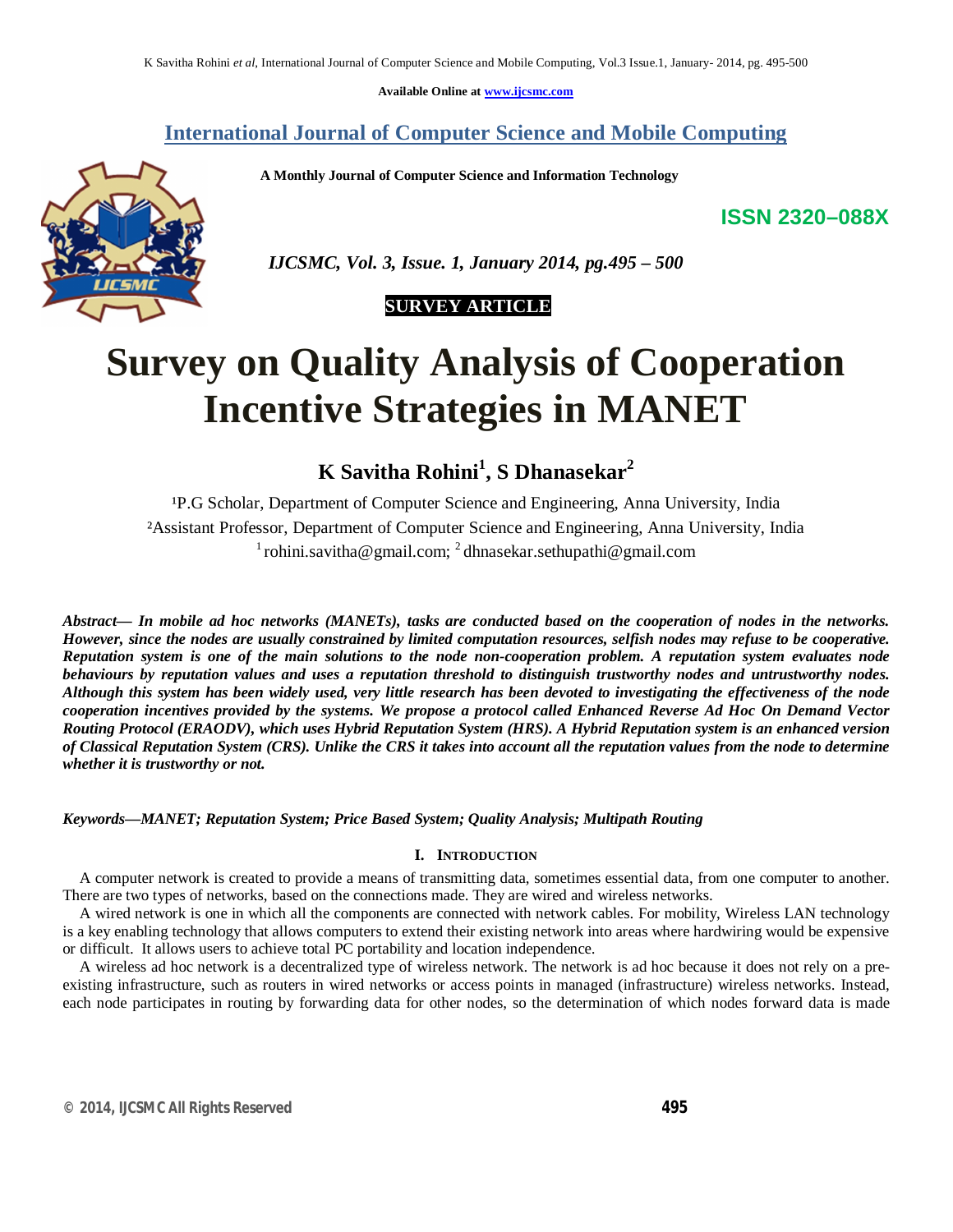dynamically on the basis of network connectivity. There are two types of routing protocols used in MANET, they are: Proactive and Reactive protocols.

Ad hoc On-Demand Distance Vector (AODV) Routing is a routing protocol for mobile ad hoc networks (MANETs) and other wireless ad-hoc networks is a reactive routing protocol, meaning that it establishes a route to a destination only on demand. In contrast, the most common routing protocols of the Internet are proactive, meaning they find routing paths independently of the usage of the paths. Our aim is to design a new protocol based on Reverse Ad hoc On Demand Vector (RAODV) called as Enhanced Reverse Ad hoc On Demand Vector (ERAODV) which provides better security compared to AODV & RAODV.

#### **II. LITERATURE REVIEW**

Balakrishnan, Jing Deng, and Pramod K. Varshney, [3] 2005, Proposed as, Securing the Mobile Ad Hoc Networks (MANETs) in an untrustworthy environment is always a challenging problem. In recent years, MANETs have become a very popular research topic. MANETs are attractive technology for many applications such as rescue operations, tactical operations, environmental monitoring, conferences, and the like. However, performing network functions consumes energy and other resources. To save its energy a node may behave selfishly and uses the forwarding service of other nodes without correctly can severely degrade the performance at the routing layer. Specifically, nodes may participate in the route discovery and maintenance process but refuse to forward packets. In this survey they use Specific behavior pattern creation that would let to evaluate neighbour behaviour. There are many methods deal with the selfish behavior of the nodes and this paper compares different methods available for reducing the effect of selfish nodes in MANET. Even though, it has some limitations. In our proposed system we are going to implement a hybrid reputation system which overcomes the limitations of Specific behaviour pattern and provides security by means of multi hop pattern.

Prashant Dewan, Partha Dasgupta, and Amiya Bhattacharya, [6] 2004, Proposed as, Nodes in Mobile Ad Hoc Networks (MANETs) have a limited transmission range. Hence the nodes except their neighbors to relay packets meant for far off destinations. These networks are based on the fundamental assumptions that if a node promises to relay a packet, it will relay it and it will not cheat. This assumption becomes invalid when the nodes in the network have tangential or contradictory. The reputation of the nodes, based on their previous relaying history, cannot only be used to increase the throughput of an ad hoc network but also to motivate nodes to cooperate. The cost of this improvement is increased number of route requests. The throughput can be further improved at the cost of extra messages, by making the nodes exchange their reputation databases using cryptographic protocols for ascertaining the credibility of the source of information and the correctness of the reputation information obtained. Our proposed project uses the quantitative models for calculating threshold which will increase the usability of nodes.

M.T. Refaei, L.A. DaSilva, M. Eltoweissy, and T. Nadeem, [7] 2010, Proposed as, Reputation management systems have been proposed as a cooperation enforcement solution in ad hoc networks. Typically, the functions of reputation management (evaluation, detection, and reaction) are carried out homogeneously across time and space. However, the dynamic nature of ad hoc networks causes node behavior to vary both spatially and temporally due to changes in local and network-wide conditions. When reputation management functions do not adapt to such changes, their effectiveness, measured in terms of accuracy (correct identification of node behavior) and promptness (timely identification of node misbehavior), may be compromised. So they propose an adaptive reputation management system that realizes that changes in node behavior may be driven by changes in network conditions and that accommodates such changes by adapting its operating parameters. They introduce a time-slotted approach to allow the evaluation function to quickly and accurately capture changes in node behavior. Finally compare the proposed solution to a nonadaptive system, showing the ability of our system to achieve high accuracy and promptness in dynamic environments. The results obtained show that our adaptive system can operate under a wide range of network conditions and yields low false positives and false negatives with fast detection, thus, reducing the impact of misbehaving nodes on the network. All though it have some limitation, the effectiveness of the adaptive reputation management system under more complex network environments where network conditions, network structure (e.g., topology, node density, etc.), and nodes' intent (i.e., to act cooperatively versus to misbehave) may change rapidly are difficult.

Z. Li and H. Shen, [9] 2011. Proposed as, encouraging cooperative and deterring selfish behaviors are important for proper operations of MANETs. For this purpose, most previous efforts either rely on reputation systems or price systems. However, both systems are neither sufficiently effective in providing cooperation incentives nor efficient in resource consumption. Nodes in both systems can be uncooperative while still being considered trustworthy. Also, information exchange between mobile nodes in reputation systems and credit circulation in price systems consume significant resources. This paper presents a hierarchical Account-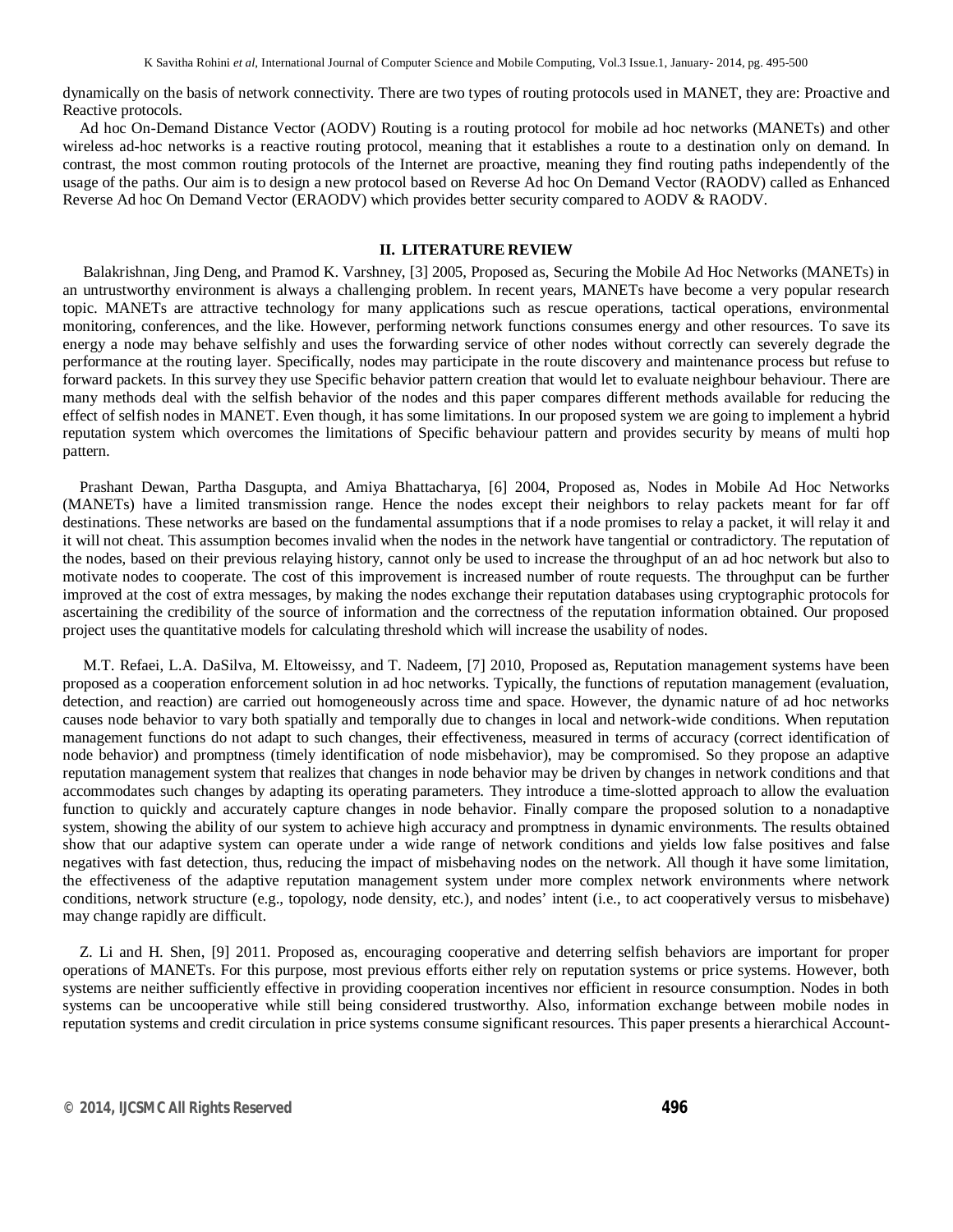aided Reputation Management system (ARM) to efficiently and effectively provide cooperation incentives. ARM builds a hierarchical locality-aware DHT infrastructure for efficient and integrated operations of both reputation and price systems. The infrastructure helps to globally collect all reputation information in the system, which helps to calculate more accurate reputation and detect abnormal reputation information. Also, ARM co-ordinately integrates resource and price systems by enabling higherreputed nodes to pay less for their received services. Theoretical analysis demonstrates the properties of ARM. Simulation results show that ARM outperforms both a reputation system and price system in terms of effectiveness and efficiency.

P. Michiardi and R. Molva, [8] 2002, Proposed as, Countermeasures for node misbehavior and selfishness are mandatory requirements in MANET. Selfishness that causes lack of node activity cannot be solved by classical security means that aim at verifying the correctness and integrity of an operation. We suggest a generic mechanism based on reputation to enforce cooperation among the nodes of a MANET to prevent selfish behavior. Each network entity keeps track of other entities' collaboration using a technique called reputation. The reputation is calculated based on various types of information on each entity's rate of collaboration. Since there is no incentive for a node to maliciously spread negative information about other nodes, simple denial of service attacks using the collaboration technique itself are prevented. The generic mechanism can be smoothly extended to basic network functions with little impact on existing protocols. They focused on MANET where there is a lack of a priori trust relationship between mobile nodes. Counter measures against node misbehavior in general and denial of service attacks in particular is our very first concern. This paper suggested a generic mechanism based on reputation to enforce cooperation among the nodes of a MANET and to prevent passive denial of service attacks due to node selfishness.

S. Bansal and M. Baker,[2] 2003, Proposed as, Ad hoc networks rely on the cooperation of the nodes participating in the network to forward packets for each other. A node may decide not to cooperate to save its resources while still using the network to relay its traffic. If too many nodes exhibit this behavior, network performance degrades and cooperating nodes may find themselves unfairly loaded. Most previous efforts to counter this behavior have relied on further cooperation between nodes to exchange reputation information about other nodes. If a node observes another node not participating correctly, it reports this observation to other nodes who then take action to avoid being affected and potentially punish the bad node by refusing to forward its traffic. Unfortunately, such second-hand reputation information is subject to false accusations and requires maintaining trust relationships with other nodes. The OCEAN techniques for detecting and mitigating misleading routing behavior in ad hoc networks. The goal was to study how far we can get using only direct observations of neighbors. We find that this scheme works surprisingly well, in terms of network throughput, considering its simplicity compared to schemes that share second-hand reputation information throughout the network. Compared to such reputation schemes, OCEAN is more sensitive to the tuning of some parameters, and it fails to punish misbehaving nodes as severely, but it performs almost as well, and sometimes even better, across a wide range of degrees of mobility. How we can provide more effective infrastructure-free authentication in ad hoc networks assuming that identities need not be entirely stable at the routing level, but that spoofing of other nodes is unacceptable.

S. Zhong, J. Chen, and Y.R. Yang,[5] 2003, Proposed as, Sprite, a simple, cheat-proof, credit based system for stimulating cooperation among selfish nodes in mobile ad hoc networks. This system provides incentive for mobile nodes to cooperate and report actions honestly. Compared with previous approaches, this system does not require any tamperproof hardware at any node. The system to provide incentive to mobile nodes to cooperate. Determines payments and charges from a game-theoretic perspective, and showed that the system motivates each node to report its behavior honestly, even when a collection of the selfish nodes collude. They also modelled the essential component of our system as the receipt-submission game, and proved the correctness of our system under this model. As far as, this is the first pure-software solution that has formal proofs of security. The result works for packet forwarding in unicast, and they extended it for route discovery and multicast as well. We also implemented a prototype of our system and showed the overhead of our system is insignificant. Simulations and analysis of the power-and-creditconservative nodes showed that the nodes can cooperate and forward each other's messages, unless the resource of the nodes is extremely low.

Luzi Anderegg, Stephan Eidenbenz, [4] 2003, Proposed as, This literature introduces a game-theoretic settings for routing in a Mobile Ad Hoc Network that consist of greedy, selfish agents who accept payments for forwarding data for other agents if the payment cover their individual costs incurred by forwarding data. And they propose Ad Hoc VCG, a reactive routing protocol that achieves the design objectives of truthfulness and cost efficiency in a game-theoretic sense by paying to the intermediate nodes a premium over their actual costs for forwarding data packets. This literature analyzes a very natural routing protocol that is an adaption of the Packet Purse Model with auctions in settings and show that, unfortunately, it does not achieve cost-efficiency or truthfulness. Though the Packet Purse Model can simulate nodes to be cooperative, most systems fail to provide a way to know the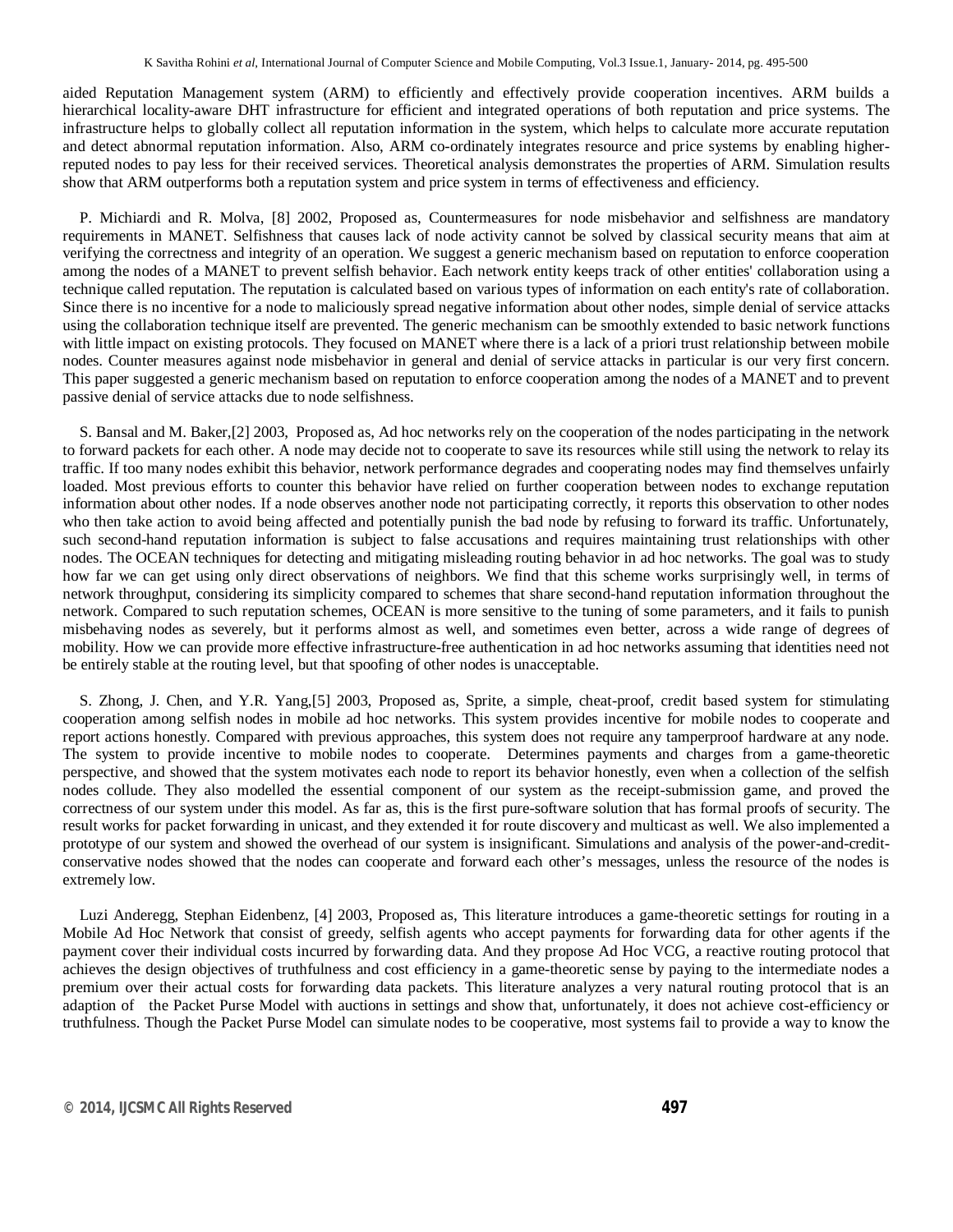service quality of a node. Moreover they fail to punish a selfish and wealthy node that earns many credits by being cooperative but drops other packets later on.

In our proposed system we totally ignore the use of such price based Packet Purse Model and make use of the hybrid reputation system to identify the greedy and selfish nodes and also to know the service quality of nodes.

K. Liu, J. Deng, P.K. Varshney, and K. Balakrishnan, [12] 2007, Proposed as, to investigated the performance degradation caused by such selfish (misbehaving) nodes in MANETs. The 2ACK scheme that serves as an add-on technique for routing schemes to detect routing misbehavior and to mitigate their adverse effect. The main idea of the 2ACK scheme is to send two-hop acknowledgment packets in the opposite direction of the routing path. In order to reduce additional routing overhead, only a fraction of the received data packets are acknowledged in the 2ACK scheme. Compared with other approaches to combat the problem, such as the overhearing technique, the 2ACK scheme overcomes several problems including ambiguous collisions, receiver collisions, and limited transmission powers. The 2ACK scheme can be used as an add-on technique to routing protocols such as DSR in MANETs. One advantage of the 2ACK scheme is its flexibility to control overhead with the use of the Rack parameter. the focused only on link misbehavior. It is more difficult to decide the behavior of a single node. This is mainly due to the fact that communication takes place between two nodes and is not the sole effort of a single node. Therefore, care must be taken before punishing any node associated with the misbehaving links. When a link misbehaves, either of the two nodes associated with the link may be misbehaving. In order to decide the behavior of a node and punish it, we may need to check the behavior of links around that node.

Wei Yu, and K.J. Ray Liu, [10] 2007 Proposed as, In Autonomous Mobile Ad Hoc Networks, nodes belong to different authorities and pursue different goals; therefore cooperation among them cannot be taken for granted. Meanwhile, some nodes may be malicious, whose objective is to damage the network. This literature proposes a joint analysis of cooperation stimulation and security in Autonomous Mobile Ad Hoc Networks under a Game-Theoretic framework, which allows integrating different cooperation incentive strategies. Here they are integrating price based and reputation based methods to stimulate security in autonomous Mobile Ad Hoc Networks under noise and attacks, and the damage that can be caused by attackers is bounded and limited. Though it limits the malicious behaviors of selfish nodes, it has their own disadvantages. They propose to integrate two different cooperation incentive strategies using a framework. Though the framework provides good support, due to the heavy load of incentive strategies, the system looks complex and sometimes takes lot of time in determining the trustworthy nodes.

#### **III. PROPOSED SYSTEM**

In our propose system, rather than integrating different incentive strategies, we focus on reputation based system alone and enhance it for the better identification and prevention of selfish nodes.

The main goal of this project is to detect the malicious nodes (Non co-operative nodes) in the network and avoid them to conserve computational resources such as power consumptions etc. And choose a trustworthy node in order to forward a packet in the network. We face problems while forwarding the packets in a single best path chosen as they are chance that the node in the path may drop the packets in order to retain its CPU resources. So our main goal is to efficiently increase the QOS factors like: Throughput, Delay and Security by using hybrid reputation system.

Secondly we provide essential security by using ERAODV that forwards the packet in a multi path manner, which provides security against the sniffing attacks on the network. So, by integrating both the hybrid system and the ERAODV, high throughput with security is achieved.

#### *A. Reputation System*

Reputation system is the main approach proposed to encourage cooperation between mobile nodes in MANETs. A reputation system gathers node behaviors and calculates node reputation values. The system detects and punishes low-reputed nodes by isolating them from the MANETs. There are two types of reputation systems: first hand based and second hand based.

In first hand based reputation systems, a node only believes its own observations about others node's behavior, and the exchanges of reputation information between nodes are disallowed. Let the source node choose the next hop node with sufficiently high reputation during the packet routing in order to achieve routing reliability. Second hand based reputation system avoids indirect reputation information and uses only direct observations in order to see the performance of this method. We propose to expand the scope of the behavior observation from one hop to two hops.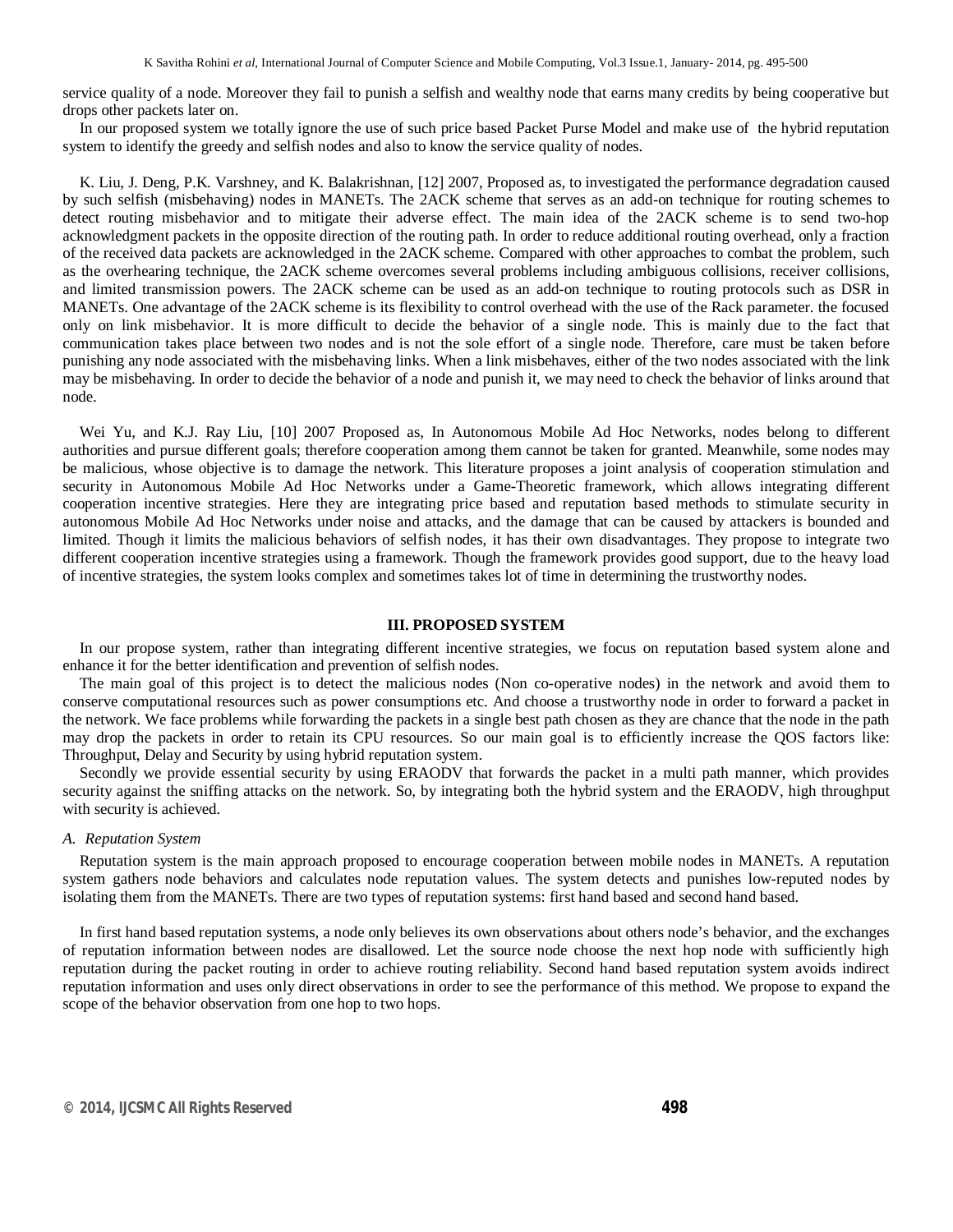In the second-hand reputation systems, nodes share observations of node behaviors by periodically exchanging observed information. In core, a node promiscuously listens to the transmission of the next node in the path to detect misbehavior, and aggressively informs other nodes of the misbehaviors by reporting around the network to isolate the misbehaving nodes. Although observation sharing has some potential drawbacks such as increased transmission overhead, misreporting and collusion, it can detect node misbehavior faster than the first-hand-based reputation systems. Although these reputation systems use linear or nonlinear reputation adjustment mechanisms for reputation calculation, they still use a threshold to distinguish selfish nodes from cooperative nodes. Thus, clever selfish nodes can wisely maintain their reputation value just above the threshold by selectively forwarding others' packets regardless of the reputation calculation mechanism. Such nodes can take advantage of other cooperative nodes without being detected. Also, these methods cannot reward high reputed nodes differently or punish low-reputed nodes in different reputation levels.

#### *B. Multipath Routing System*

Multipath routing is the routing technique of using multiple alternative paths through a network, which can yield a variety of benefits such as fault tolerance, increased bandwidth, or improved security. The multiple paths computed might be overlapped, edge-disjointed or node-disjointed with each other. Extensive research has been done on multipath routing techniques, but multipath routing is not yet widely deployed in practice.

It is desirable to allow packets with the same source and destination to take more than one possible path. This facility can be used to overcome node failures and improve security. To operate such a scheme consistently nodes must maintain routing tables specifying what goes where. The mechanisms for this differ with datagram and virtual circuit transport.



Figure1: Multipath Routing

The network above has all the links to node A numbered, its datagram routing table is shown. The weights in the table represent the probability of the link being chosen for the destination specified. A random number will decide where the packet actually goes. The weights represent ratios of some metric of path length. All virtual circuit packets in a given conversation must take the same route. When a conversation's first packet arrives at a node, it allocates the conversation a virtual circuit number on a selected link and sets this on the virtual circuit routing table, as shown. It can be seen in the above diagram that the virtual circuit numbers varies from link to link for a specific conversation. This allows the numbers of virtual circuits on a given link to be set (in relation to capacity etc.) at set-up and subsequently allocated as required by the network system.

#### *C. Enhanced Reverse Ad hoc On Demand Vector Routing Protocol (ERAODV)*

Enhanced RAODV is our proposed protocol, which extends the Reverse AODV protocol. In Ad hoc networks, malicious nodes can enter in radio transmission range on the routing path and disrupt the network activity and also affect the performance of the whole network. Therefore, protecting the network from intrusion of malicious node and enhance data security is an important issue on Mobile Ad hoc networks. Enhanced RAODV provides a path hopping method based on reverse AODV (R-AODV). By Reverse AODV, source node builds a multipath to the destination and adaptively hops all available paths for data communications. Hopping paths can protect data from the intrusion of malicious nodes.

We integrate the Hybrid Reputation System, which identifies and avoids the non-cooperative and Packet forwarding system in Our Proposed System.

#### **IV.CONCLUSIONS**

A mobile Ad-hoc network provides the mobility of nodes which is so helpful in any emergency situations. However, if security accidents and packet loss occurs, ruinous economic damages are inevitable. Our proposed a new hybrid reputation system that focuses on detection on malicious node and avoids them to increase the Qos parameters. Proposed method provides how we decrease the traffic and rate of vulnerability in the system using ERAODV protocol.